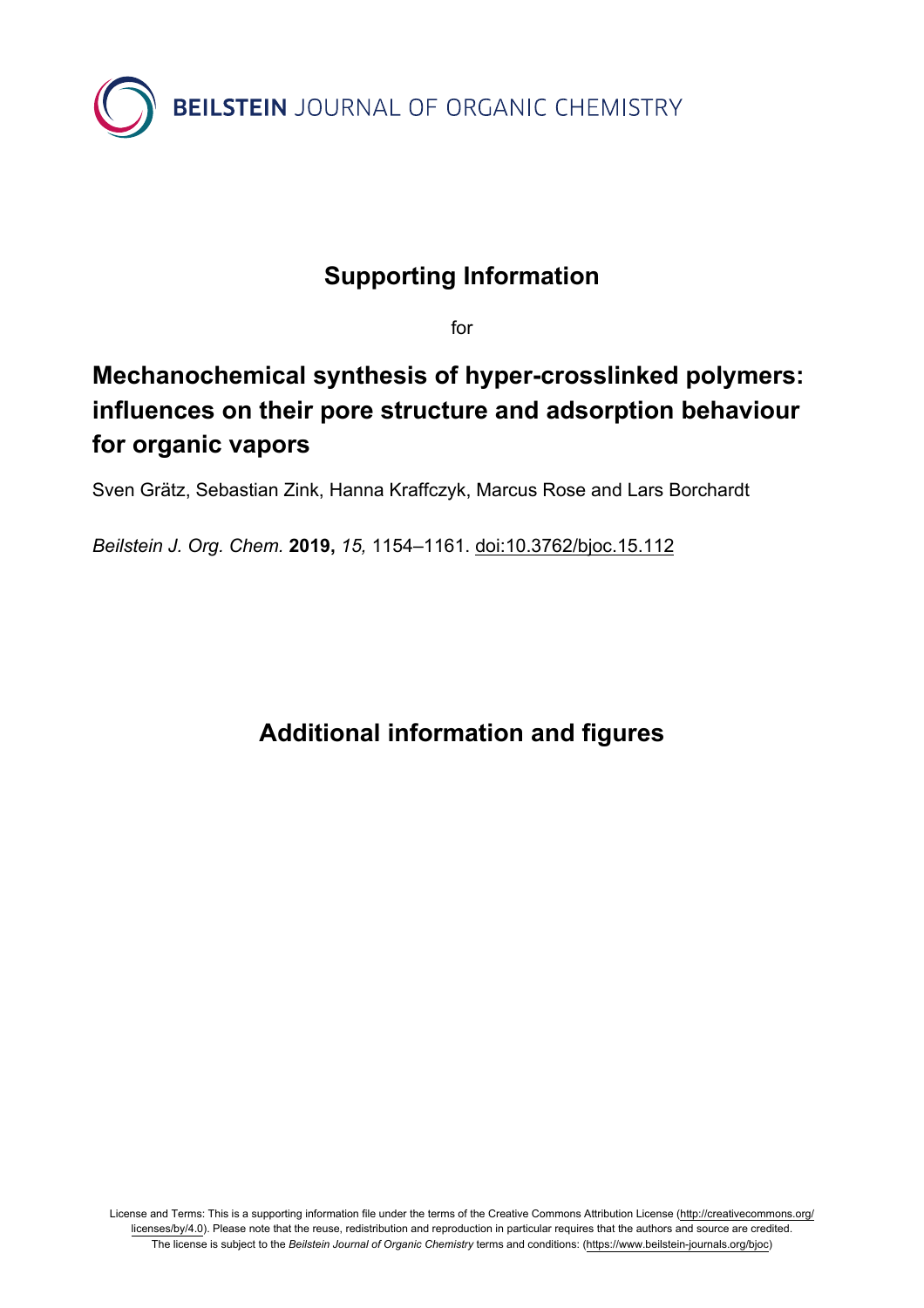

**Figure S1:** Powder XRD diffractograms of LAG-HCP and the monomer BCMBP. No contaminations in the armorphous polymer have been detected.



**Figure S2** TGA curve of NG-HCP under air showing two major degradation steps with peaks at 365 °C and 475 °C. The almost complete degradation hints to only minor contaminations by the ball-milling process with oxidant or milling material.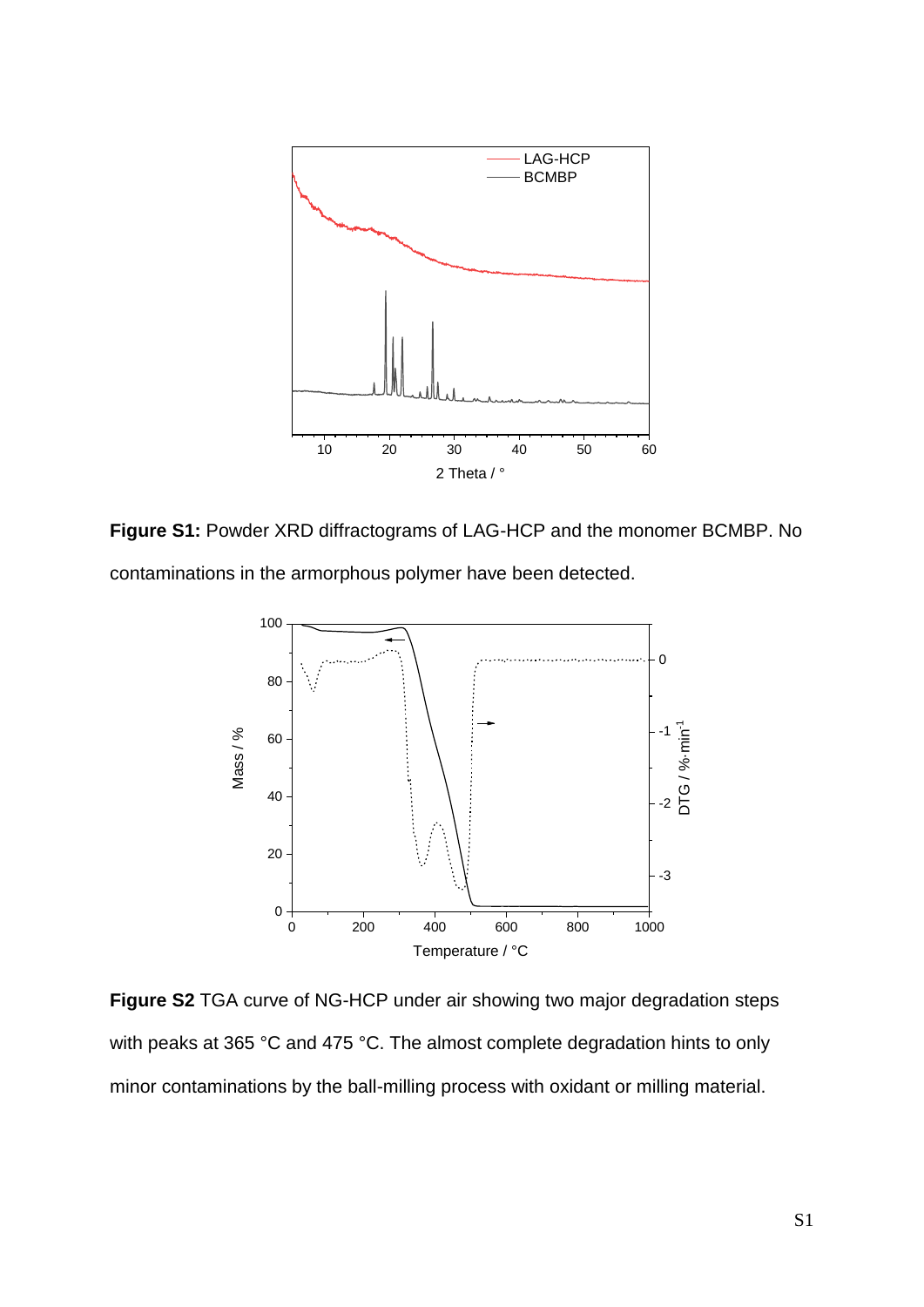

**Figure S3:** EDX data obtained via SEM. A: Overlay picture of the EDX scan. B: Measured EDX spectrum with the calculated mass % of the investigated elements. Cl was not found in the EDX scan and gold was used for sputtering and thus removed.



**Figure S4:** SEM micrographs of LAG-HCP at two different magnifications. We could not observe any differences between NG and LAG samples.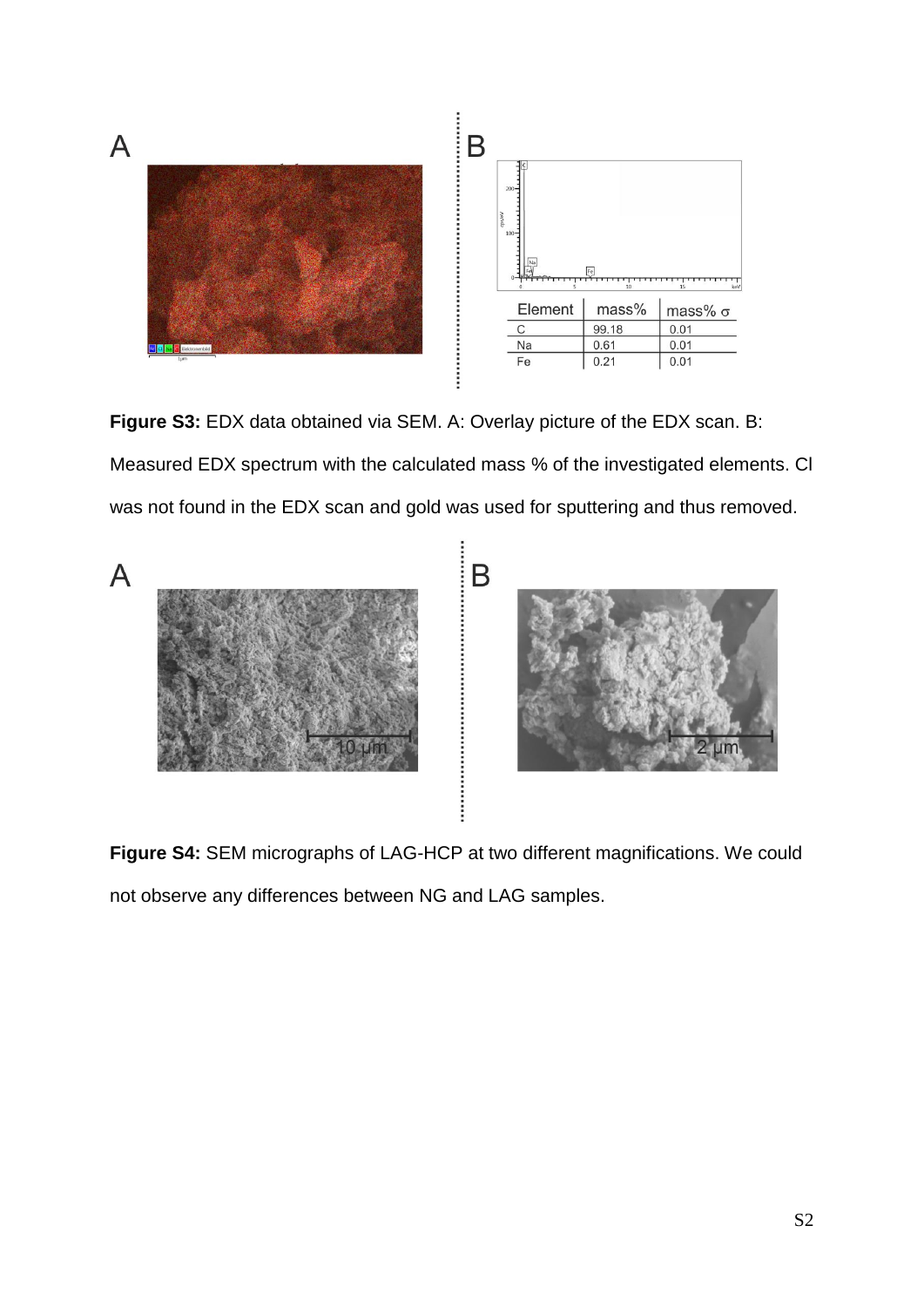

**Figure S5:** Pore size distribution of the NG-HCP from the nitrogen physisorption experiments via DFT calculations. (Calc. Model: N<sub>2</sub> at 77 K on carbon (slit/cylindr./sphere pores, QSDFT adsorption)



**Figure S6:** Pore size distribution of the LAG-HCP via from the nitrogen physisorption experiments DFT calculations. (Calc. Model: N<sub>2</sub> at 77 K on carbon (slit/cylindr./sphere pores, QSDFT adsorption)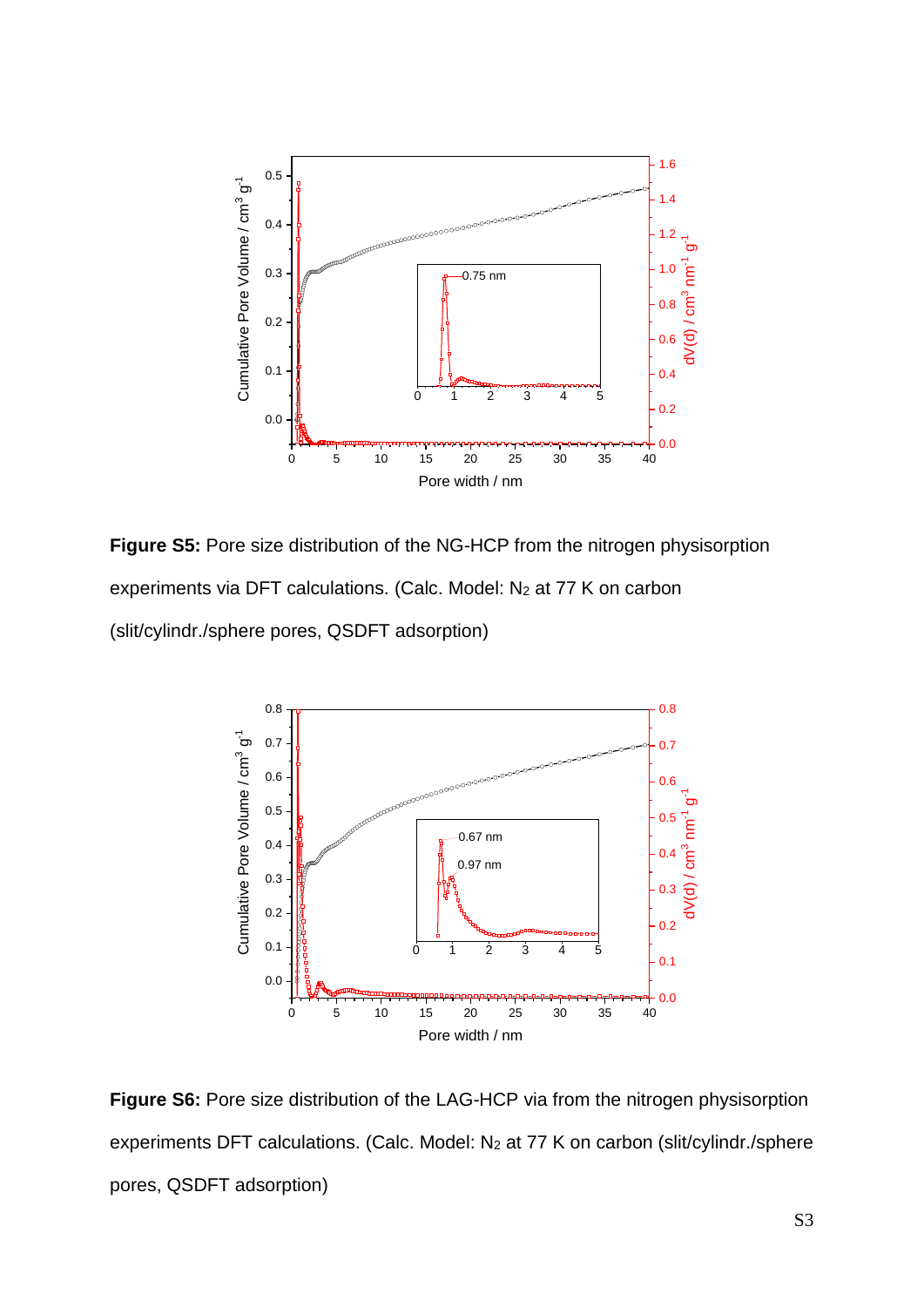#### **DOE**

Design of experiments describes a methodological variation of parameters in order to get the most information out of a minimum number of experiments. The data is therefore collected and a regression function is calculated in order to fit the investigated result (e.g., SSA) with the chosen parameters in order to determine their influence. Since it is a statistical approach the variance of the experiment is taken into consideration as well. This can be accomplished by repeating certain experiments. It is beneficial to repeat the centre points that are introduced into the set-up to detect non-linear behaviour because all their parameters are at under non-extreme conditions. The choice of parameters and their step size is crucial for precise results. It should be noted that it is in general better to choose them in such a matter as to obtain maximum effects, to better differentiate the effects from the normal variance. Furthermore the runs are conducted in a randomized order to spread influence from random disturbances (different batches of starting material, lab temperature, etc.) evenly over all experiments. For further details, please refer to books on this subject [1,2].

| Entry           | Milling time / min | $RPM/min^{-1}$ | Equiv FeCl <sub>3</sub> | $SSABET^b/m^2g^{-1}$ |
|-----------------|--------------------|----------------|-------------------------|----------------------|
| $\mathbf{1}$    | 35                 | 500            | 6                       | 874                  |
| 2               | 10                 | 200            | $\overline{2}$          | 7.5                  |
| 3               | 10                 | 200            | 10                      | 38                   |
| $\overline{4}$  | 60                 | 800            | 2                       | 812                  |
| 5               | 60                 | 200            | 10                      | 67                   |
| $6\phantom{1}6$ | 35                 | 500            | 6                       | 908                  |
| $\overline{7}$  | 60                 | 200            | $\overline{2}$          | 13                   |

| Table S1: DOE setup for the synthesis of NG-HCP |  |  |
|-------------------------------------------------|--|--|
|-------------------------------------------------|--|--|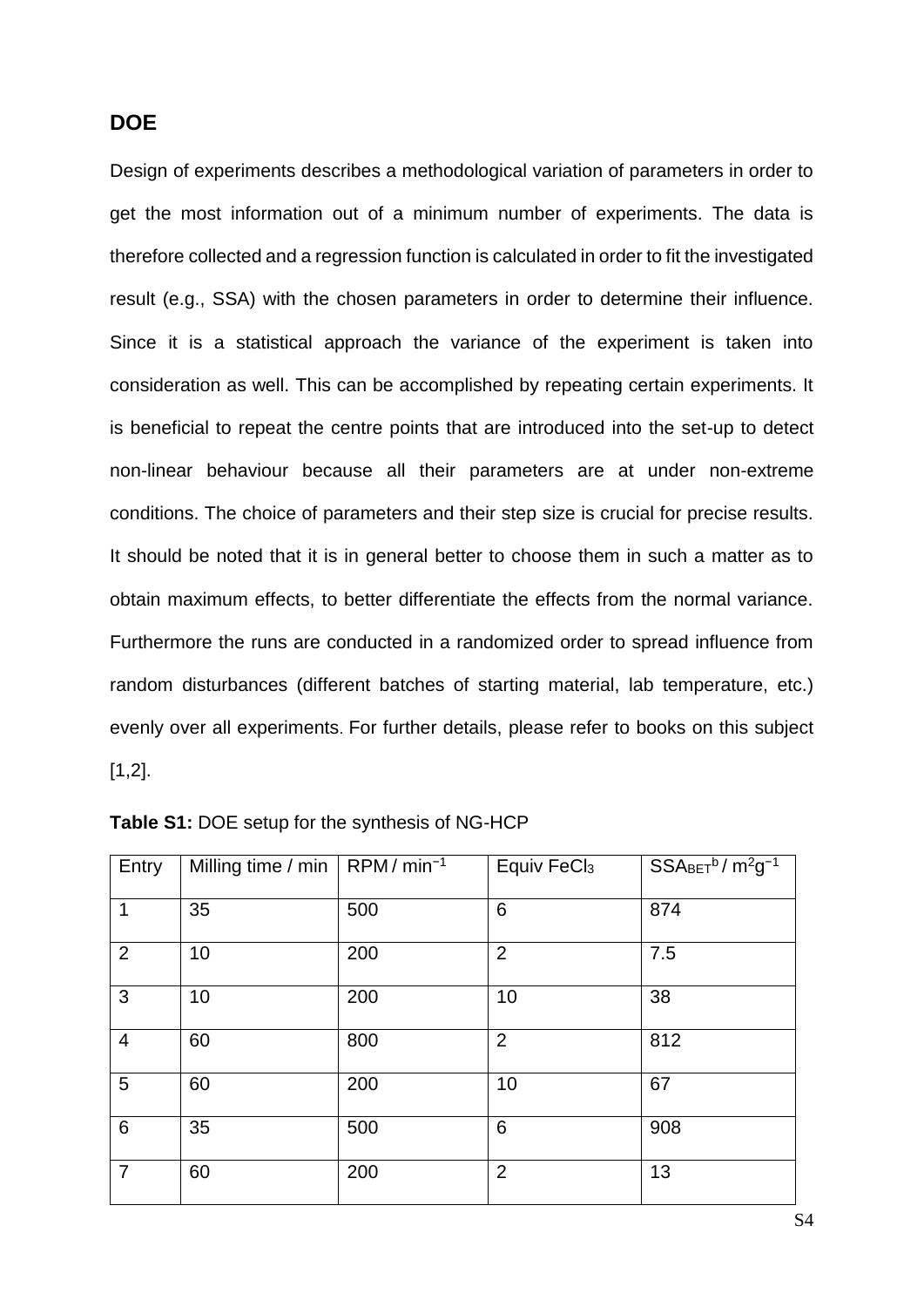| 8  | 10 | 800 | $\sqrt{2}$      | 820 |
|----|----|-----|-----------------|-----|
| -9 | 60 | 800 | 10 <sup>°</sup> | 630 |
| 10 | 10 | 800 | 10              | 792 |

The main effect plots for the obtained SSA of the HCP from the reaction are given in Figure S7. The main effect plots can give one an idea of the influence of a single parameter and helps to visualize the results from Table S1. The main influence is the rotational speed. While low speeds lead to an incomplete reaction with a non-porous material, too high speeds result in a partial thermal degradation of the polymer.



**Figure S7:** Main effect plot derived from the DOE data for the SSA showing the crucial impact of the rotational speed compared to the other two investigated parameters.